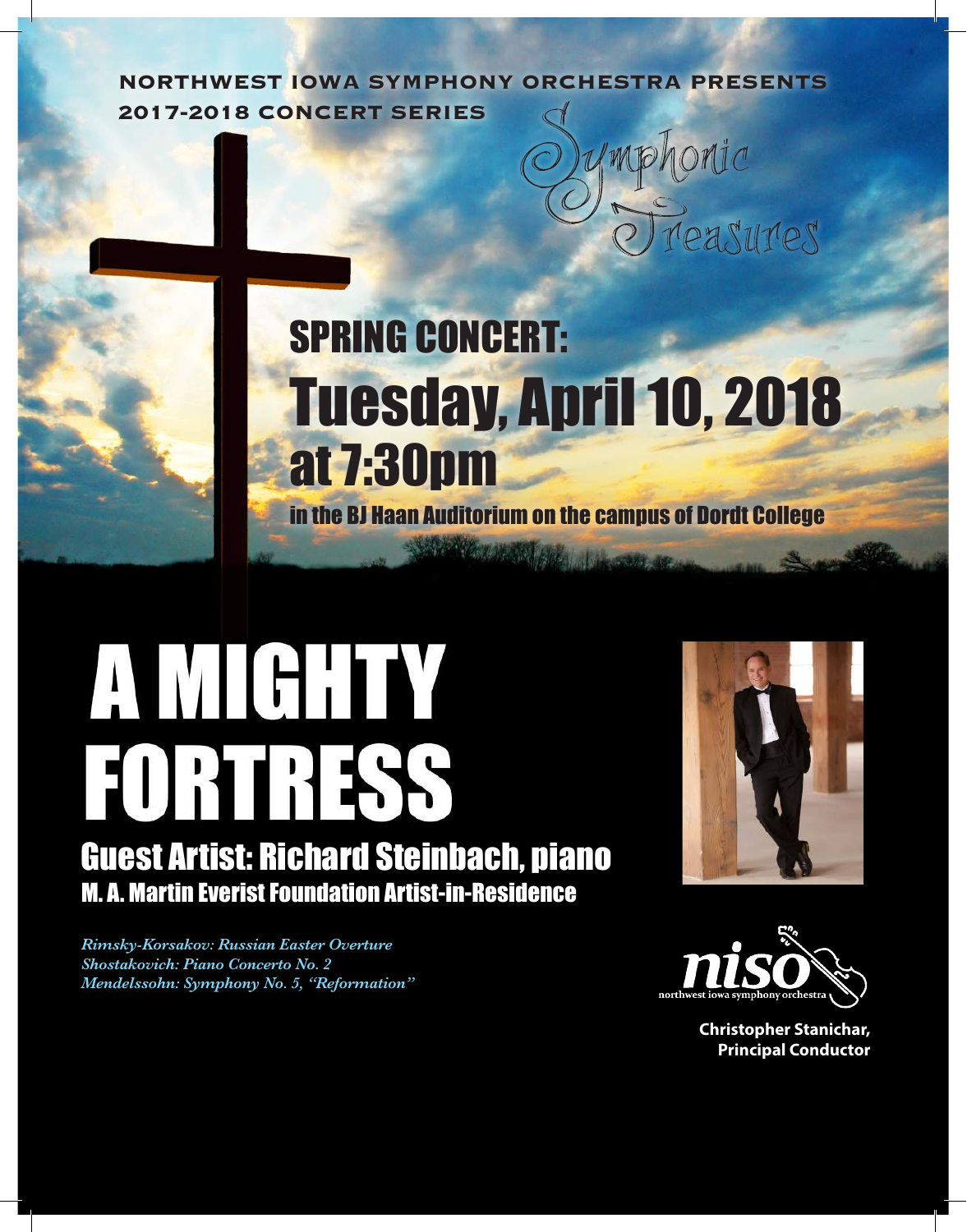# WELCOME

Dear NISO friends,

Our spring concert features a commemoration of the 500th anniversary of the Reformation. Under the theme of *A Mighty Fortress*, NISO will be performing the *Russian Easter Overture* by Rimsky Korsakov and *Reformation Symphony* by Mendelssohn. The piano performance by guest artist Richard Steinbach is a wonderful addition to the concert. This evening's presentation will conclude our spectacular 2017-2018 "Symphonic Treasures" season.

Please take time to buy coffee and truffles during intermission provided by Friends of NISO. I would like to encourage you to consider joining the NISO Friends organization as a wonderful way to support NISO.

Plans are underway for next season. The theme for the 2018-2019 NISO season is "Orchestral Celebration," and we are looking forward to another fantastic season. Thank you very much for your continuing support. The NISO board appreciates your generosity.

Best Regards, Rhonda Pennings NISO Board Chairperson

### NISO 30th Anniversary CD

#### NISO is excited to present our very first CD, produced as part of last year's celebration of our 30th Anniversary. The CD is a sampler of performance highlights from past years. It includes twelve pieces by twelve different composers from eleven different concerts conducted by Henry Duitman, Tim McGarvey, Henry Charles Smith, Jungho Kim, and Christopher Stanichar. The compositions include the lovely *Pavane* by Fauré, the "Triumphal March" from Anniversary. Th

*Aida* by Verdi, the dramatic *Pines of Rome* by Respighi, and nine other concert favorites. *Please Note:*

The CD will be for sale at all NISO concerts this season. It is also available in the NISO office; requests for mail orders can be submitted by e-mail. The CD costs \$15.00, with proceeds going *Please disable all cell phones and pagers.* toward 2017-2018 season expenses. *devices is prohibited during NISO concerts.*

Further information, including a complete listing of the titles and ordering information, is available at niso.dordt.edu.

### PROGRAM Programme and the set of the set of the set of the set of the set of the set of the set of the set of the set o

THE NORTHWEST IOWA SYMPHONY ORCHESTRA Christopher Stanichar, Principal Conductor Richard Steinbach, Piano

10 April 2018 I. Allegro

RIMSKY-KORSAKOV Russian Easter Overture

SHOSTAKOVICH Piano Concerto No. 2

- I. Allegro
- II. Andante
- III. Allegro

Presentation of 2018-2019 NISO Concert Season

*Intermission* IV. Andante con moto – Allegro vivace – Allegro vivace – Allegro vivace – Allegro vivace – Allegro vivace – Al

 $W = W$ with the theme  $B$  is for  $B$  is for  $B$  is for  $B$  is for  $B$ MENDELSSOHN Symphony No. 5, "Reformation"

- Bernstein, and Borodin. We look forward to hearing segments by guest artist Douglas Yeo, bass trombone, and the Dordt College choirs. This is just the beginning of our outstanding season with I. Andante – Allegro con fuoco
- II. Allegro vivace
- III. Andante
- IV. Andante con moto Allegro vivace Allegro maestoso  $\frac{m}{\sqrt{2}}$  and  $\frac{m}{\sqrt{2}}$  in the stress will be noted that  $\frac{m}{\sqrt{2}}$

on "Romancing the Violin," featuring Jessica Mathaes on violin. It will be an evening of inspiration and *Flash photography and the use of recording*  $r$ ts.  $\blacksquare$  $C$ *Please Note: devices is prohibited during NISO concerts. Please disable all cell phones and pagers.*



 $W_{\rm eff} = 0.000$ 

We are excited to once again have the Celebrity Conductor Contest during our Winter Pops Concert on

will have the honor of conducting a musical piece after intermission. The Winter Pops Concert will center with

Further information, including a complete listing of the titles and ordering information, is available at

wonderful treasures from the orchestra and guest artists.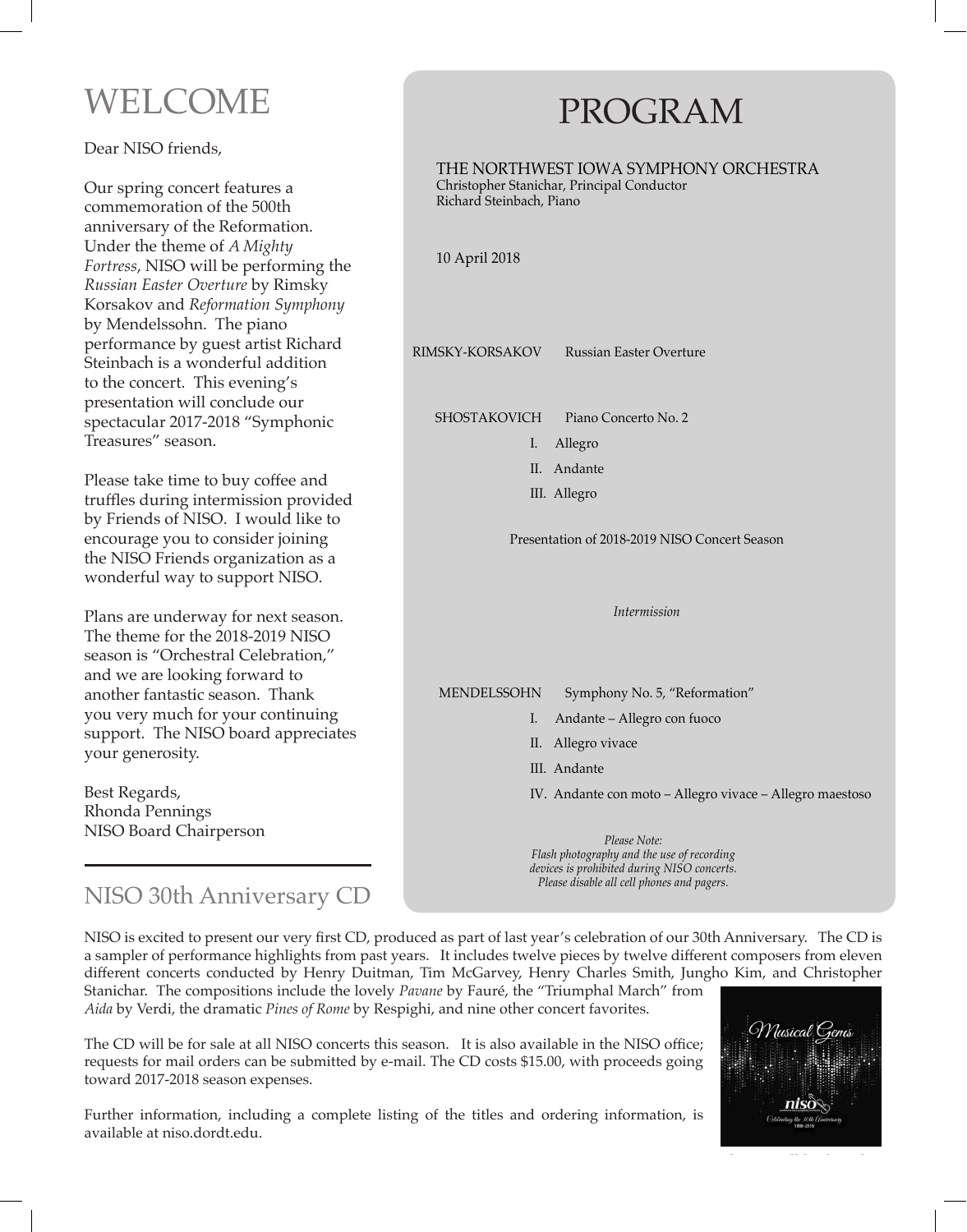## PROGRAM NOTES\_\_\_\_\_\_\_\_\_\_\_\_\_\_\_\_\_\_ PROGRAM NOTES\_\_\_\_\_\_\_\_\_\_\_\_\_\_\_\_\_

#### **Nikolai Rimsky-Korsakov - Russian Easter Overture**

*"May God arise, may his enemies be scattered; may his foes flee before him. May you blow them away like smoke—as wax melts before the fire, may the wicked perish before God." (Psalm 68:1-2)*

Early in the 1860's, a group of young, self-trained composers coalesced around Mily Balakirev (1837-1910) in Saint Petersburg. Including Balakirev, Cesar Cui, Modest Mussorgsky, Alexsandr Borodin, and Nikolai Rimsky-Korsakov, the group sought to create a distinctly nationalist school of Russian music. (Distinct, of course, from what they considered the academic hand-me-downs of European darlings such as Tchaikovsky.) Active through the 1860's and 70's, "The Five" expanded the language of Russian music with radical ideas on harmony and an affection for exotic, oriental sounds. The Five began to drift apart late in the 1870's and lost members in the 1880's: Balakirev withdrew from music for a time, Mussorgsky's alcoholism drove him to a pauper's grave in 1881, and Borodin passed away in 1887. Grieving his friends, Rimsky-Korsakov dedicated the present work to the memories of Mussorgsky and of Borodin.

Easter is, naturally, a joyous time in all Christian circles and particularly so in Russia, where it coincides with the arrival of spring after a long winter. First performed in 1888, the present overture carries Rimsky-Korsakov's programmatic inscription from the sixteenth chapter of Mark:

*When the Sabbath was over, Mary Magdalene, Mary the mother of James, and Salome bought spices so that they might go to anoint Jesus' body. Very early on the first day of the week, just after sunrise, they were on their way to the tomb and they asked each other, "Who will roll the stone away from the entrance of the tomb?" But when they looked up, they saw that the stone, which was very large, had been rolled away. As they entered the tomb, they saw a young man dressed in a white robe sitting on the right side, and they were alarmed. "Don't be alarmed," he said. "You are looking for Jesus the Nazarene, who was crucified. He has risen!"*

Sunrise breaks on the timeless, melancholy mysticism of Orthodox chant. This in turn gives way to a burly dance as God's messenger informs the women that Christ is indeed raised from the dead. Rimsky-Korsakov offers final remarks on the overwhelming joy of the overture's conclusion: "'Resurrexit!' sing the choirs of angels in heaven to the sound of archangels' trumpets and the rustling wings of the seraphim. 'Resurrexit!' sing priests in temples, surrounded by incense, in the light of innumerable candles and the ringing of triumphant carillons."

#### **Dmitri Shostakovich - Piano Concerto No. 2**

Like many of his contemporaries, Dmitri Shostakovich faced a rough time under the Zhdanovist policies of the Soviet Union. Twice denounced, he had the terrifying experience of seeing Joseph Stalin walk out on one of his operas. (The audience reported that Shostakovich was "white as a sheet" when called to take his bow at the conclusion.) Written shortly after the death of his first wife, Nina, in 1954, Shostakovich dedicated the present concerto to his son, Maxim (b.1938) as a present for his 19th birthday. Maxim first performed the concerto at his graduation from the Moscow Conservatory in 1957.

Shostakovich later dismissed the work as having "no artistic merit," perhaps seeking to preempt any criticism of his son's birthday present. Yet despite the composer's dismissal, the concerto remains a delight to audiences today. The bouncy, bluesy recklessness of the first movement gives way to tender lyricism in the second. The final movement weaves a few "Hanon" finger exercises—bane of piano students everywhere—into a driving, swirling, carnival-ground romp.

#### **Felix Mendelssohn - Symphony No. 5, "Reformation"**

*"With might of ours can naught be done; soon were our loss effected. But for us fights the Valiant One, whom God Himself elected."*

- Martin Luther (1529) - tr. Pennsylvania Lutheran Church

The son of a banker, Felix Mendelssohn enjoyed an astonishing childhood: Not only was his natural talent for music honed by the finest tutors in Berlin, but his compositions were often performed at home by a private orchestra. By age 14 he had written a dozen string symphonies; at age 15 he led a full orchestra in the premiere of his first symphony.

At age 20, Mendelssohn began composing his second full symphony to celebrate the 300th anniversary of the Augsburg Confession. For a variety of reasons, though, the finished symphony was not played in the Augsburg tercentennial: composition was delayed by a busy touring schedule and a case of the measles. Lingering antisemitism against his family name persisted in Berlin. Another composer (whom history has forgotten) had already submitted a score. Mendelssohn later wrote to a colleague that he had no intention of submitting the symphony.

The following year, the symphony received an icy reception and was refused by orchestras in Munich, Paris, and Italy. "Too much fugato and not enough melody," complained the musicians in France. Mendelssohn scrapped the work for a tour of London. Returning to Berlin, he revised the work, had it performed once and then shelved it, thinking the entire exercise a failure. He refused to allow it to be published during his lifetime, calling the work a "fat, bristly animal...a total misfit." Two decades after his death, publishers erroneously presented the score as his fifth symphony and released it posthumously.



Melodically, the symphony draws on the "Dresden Amen", a simple ascending fifth so named for its use in churches of that city.

A high scale in the strings, a sharp fanfare in the brass, inverted for a descending fifth during the scherzo, the simple melody is found throughout the symphony. But, Mendelssohn reserves the most "reformational" melody of all for the final movement. First with a solo flute and ultimately with the entire orchestra, the veritable anthem of Lutheranism thunders out: *A mighty fortress is our God, a bulwark never failing.*

Notes by Robert Horton, 2018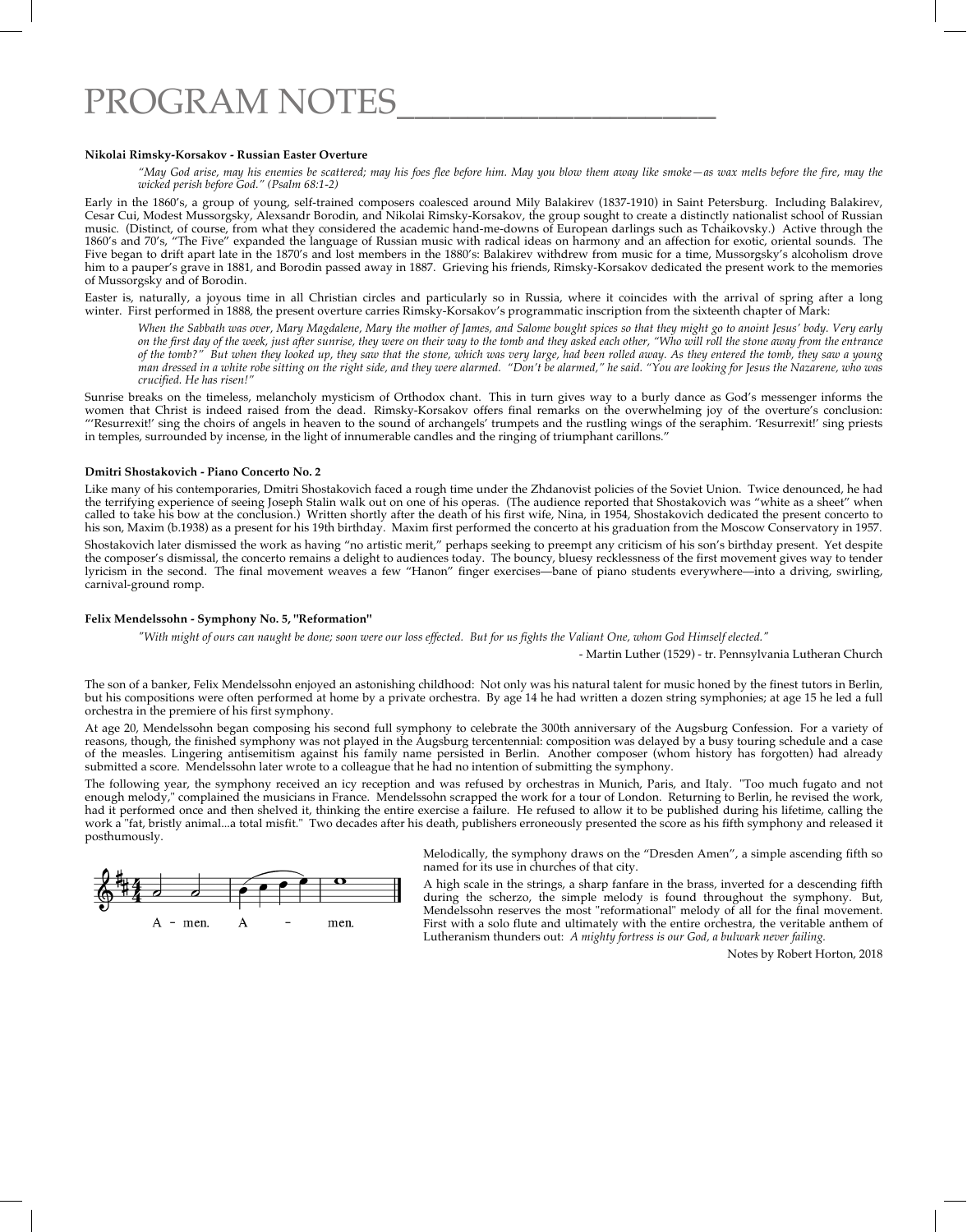# ARTISTS\_\_\_\_\_\_\_\_\_\_\_\_\_\_\_\_\_\_ ARTISTS\_\_\_\_\_\_\_\_\_\_\_\_\_\_\_\_\_\_\_\_\_\_\_\_\_

RICHARD STEINBACH, pianist, performed his solo debut recital at Carnegie Hall in New York on June 12, 2015. Steinbach's Carnegie Hall debut featured the premiere of his seventh CD titled FUSION: New Music for a New Age, and was the culminating event for the international "Fusion Project" that Steinbach launched in 2013. The Fusion Project featured an extensive concert tour of South America and Latin America with master piano classes for students. Dr. Steinbach has performed extensively as both soloist and collaborative artist in concerts throughout the United States, Canada, France, Italy, Great Britain, South America

(Argentina, Brazil, Colombia, Ecuador, Peru), Honduras, Mexico, Cuba, New Zealand, Australia, Jamaica, South Korea, Malaysia, Japan and The People's Republic of China. As the grand prizewinner in the France Piano International Competition, he performed his solo debut recital at the Salle Cortot in Paris in January 1996.

"…a mesmerizing performance by an artist who both totally understands the composer's magical world, and also possesses the virtuosity to present it to us. Any composer—myself included would be privileged by an interpretation as intelligent and powerful as Mr. Steinbach's." —American Composer, John Corigliano

Paris in January 1996.<br>Dr. Steinbach is currently a Professor of Music at Briar Cliff University, Sioux City, Iowa. In July, 2016, he was appointed the "M.<br>A Martin Everist Foundation Artist in Bosidance" at the university A. Martin Evenst Foundation Artist-in-Residence "at the university. He holds degrees in plano performance from the University of Iowa. Post-doctoral work includes study and master classes with Dominique Merlet, Noel Lee, Roy Howat, Pascal Devoyon, Dorothy Taubman and John Bloomfield. www.RichardSteinbachPiano.com A. Martin Everist Foundation Artist-in-Residence" at the university. He holds degrees in piano performance from the University of

CHRISTOPHER STANICHAR is the Principal Conductor of the Northwest Iowa Symphony, an ensemble of some of the finest musicians in northwest Iowa and southeast South Dakota. Stanichar was appointed to this position in 2011, following a number of guest appearances. Stanichar has continued NISO's tradition of artistic excellence, innovative programming, and collaborations with guest artists from the region and beyond. Stanichar leads NISO in three concerts per season, in addition to the annual *Concert for Children*. He has been praised for "his obvious energy, great joy directing, and outright enthusiasm." (Peter Wagner*, Northwest Iowa Review)*.

In addition to his position with Northwest Iowa Symphony Orchestra, Stanichar conducts the Worthington Area Symphony Christopher Stanichar, Conductor Orchestra in Minnesota.

Stanichar has conducted professional orchestras in Europe, Russia, Mexico, and the United States, including the Slovak Radio Symphony Orchestra, St. Petersburg Symphony Orchestra (Russia), Sochi Symphony Orchestra (Russia), Orquesta Sinfónico Juvenil del Estado de Veracruze (Mexico), and many orchestras in the United States.

Stanichar earned his Doctorate of Musical Arts in conducting at the Cincinnati College-Conservatory of Music where he was a a guest conductor of many top orchestras in that country. In 1997 he was appointed Conducting Assistant for the Cincinnati Symphony Orchestra, where he was mentored by maestros Jesús López-Cobos and Erich Kunzel.<br>. student of Gerard Samuel. In 1996 he was awarded a Fulbright scholarship to study conducting in Slovakia, where he appeared as

Stanichar is an active composer; his works have been commissioned and performed throughout the world. His *Trisagion* was used amentary, *Anay warnol.* More recent projects include<br>or the <sup>150</sup> environment of Augustane College. His *Va*r of the 190° anniversary of Augustana Conege. This va<br>of film *Duet of War* TroyCo-Varner Music has muhlish featured in the independent film*, Dust of War.* TrevCo-Varner Music has published several of his works for English horn.<br> in the Ric Burns' PBS documentary, *Andy Warhol*. More recent projects include a full-length cantata, *St. Mark Passion*, written as part of a Granskou grant for the 150<sub>°</sub> anniversary of Augustana College. His *Variations on a Theme by Handel* for string orchestra is

Bert Van Batavia – Boyden THE NORTHWEST IOWA SYMPHONY ORCHESTRA comprises the finest musicians in the tri-state area. Teaching principals are of a professional caliber and function as first chair players and teachers in sectional rehearsals. The orchestra's 80 members include<br>adults of all ages as well as gifted music students from area bigh schools, middle schools addities of an ages as wen as given music students from area right schools, induce senools, and coneges. Four or the inidate school students are recipients of scholarships from *Friends of the Symphony* for the purpose o music instruction. NISO presents three concerts each season in addition to the annual *Concert for Children,* which is given each adults of all ages as well as gifted music students from area high schools, middle schools, and colleges. Four of the middle school November for over 1,000 area  $4<sup>th</sup>$ , 5<sup>th</sup>, and 6<sup>th</sup> grade students.

> *2018-2019 Season Tickets will be available for purchase at Pre-Season Sale Prices TONIGHT ONLY!*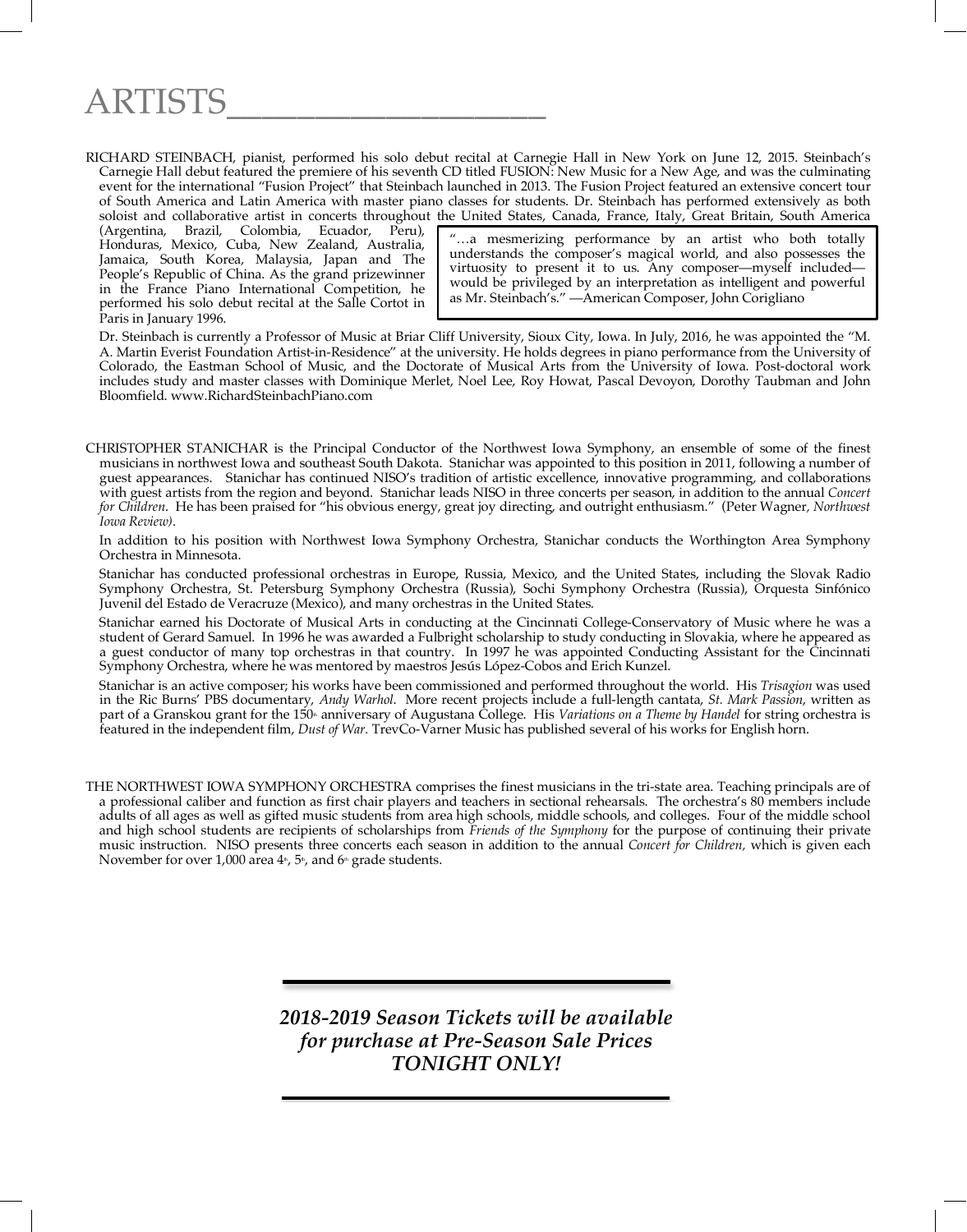### PERSONNEL\_\_\_\_\_\_\_\_\_\_\_\_\_\_\_\_\_\_ PERSONNEL\_\_\_\_\_\_\_\_\_\_\_\_\_\_\_\_\_\_\_\_\_\_\_ David Riadi, Dordt College L ERJUNIN

#### FIRST VIOLIN

- Daniel Amin, Dordt College Kinza Brue, Dordt College**♩** Erika Buiter, Dordt College Holly Hiemstra, Dordt College Brianna Miedema, Unity Christian HS
- Lisa Miedema, Sioux Center Kirbee Nykamp, Sioux Center♪ Tim Rylaarsdam, Sioux Center♯ Tara Tilstra, Dordt College
- Janna Vanden Brink, Unity Christian HS Jill Wigton, Merrill

#### SECOND VIOLIN

- Rebecca De Haan, Sioux Falls
- Jennifer Frens, Sioux Center
- Lexie Merley, Sheldon HS Rebecca Nymeyer, Dordt College Katrina Regnerus, Dordt College<br>Amie Smit, Sioux Center<sup>1</sup>
- Stan Spaulding, Sioux Center Adri Tilstra, Dordt College Abby Vander Werf, Dordt College Kendra Wieringa, Dordt College

#### VIOLA

- + Marissa Beaty, MOC-FV HS Marian Casey, Sioux Falls♪
- \* Fei Chen, Sioux Falls**♩** Caleb Herman, Dordt College David Riadi, Dordt College Kristin Stanichar, Sioux Falls Gary Vander Hart, Sioux Center♯

#### CELLO  $\mathbb{R}^{\text{H}}$  Falls

- Jaren Brue, Dordt College Adam Curry, Le Mars Nic Herman, Dordt College Dane Hibma, Sioux Center**♬** Nicole Kaemingk, Dordt College Sam Kim, Dordt College Daniel Munson, Dordt College Jessica Setiawan, Dordt College Joseph Slegers, Orange City♪ Cathie Tien, Orange City**♩** \* Chris Haak, Sioux Falls**♩**
	- \* Andrew Travers, Sioux Falls**♩** Jeshua Witt, Dordt College

#### STRING BASS

- Trevor Carlson, Sioux Falls**♩**
- John Casey, Sioux Falls♪
- Hannah Hulstein, MOC-FV MS Hudson Nitzel, Dordt College Noah Pollema, Dordt College

#### FLUTE/PICCOLO

- Shannon Abels, Sioux Falls**♩** \* Anna Davis, Spencer**♩**
- Sue De Haan, Orange City**♬**

#### OBOE

- Ronja Jung, Sioux City
- Brandy Trucke, Bronson

#### CLARINET

 Susan De Jong, Orange City**♩** Beverly Gibson, Sioux Falls

### BASSOON/CONTRABASSOON

#### Mindy Braithwaite, Sioux Falls♪ Adam Curry, Le Mars

\* Chris Haak, Sioux Falls**♩**

#### FRENCH HORN Ben Jacobsma, Dordt College

Xiola Koile-Paxton, Vermillion Amy Laursen, Vermillion

\* Rebekah McLaughlin, Vermillion**♩** Joseph Mullin, Alton Melanie Witt, Orange City♯

#### TRUMPET

Richard Bogenrief, Merrill<sup>#</sup> Dan Mangold, Orange City**♩**

#### **TROMBONE**

Matt Honken, Orange City**♩** Jason Roseth, Sioux Falls

Vance Shoemaker, Hawarden<sup>#</sup> Emily Wehde, Sioux Falls**♩**

#### **TUBA**

Peter Boerema, Sioux Falls♪

#### PERCUSSION

Jason Domonkos, Omaha Josh Dykstra, Dordt College Sabrina Fox, Alton Caleb Smit, Unity Christian HS Noah Woolston, Dordt College

#### **HARP**

Anna Blauw, Dordt College Maggie Burgsma, Dordt College

\*\* Concertmistress \* Teaching Principal Assistant Principal + Scholarship recipient

NISO Members Years of Service: **♩**5+ years ♪10+ years **♬**15+ years ♮20+ years ♯25+ years

# FRIENDS of NISC

#### **OFFICERS:**

Katie Lynn Haan, Sally Jongsma, Joanne & Cliff Soodsma, Emily Sybesma, Char Ten Clay, and Beth Vanden Berg

#### **MEMBERS:**

Curt & Patricia Ahrenholz Joanne Alberda Dallas & Carol Apol Art & Phyllis Attema Howard & Marge Beernink Dave Bloemendaal Gert Boer Jim & Lavonne Bolkema Jim & Leanne Bonnecroy Jim & Glenda Bos Del & Annafeen Broek Mark & Miriam Buss Jim & Marilyn Dean

Dale & Karen Den Herder Twila De Groot Bernie & Kathy De Wit Verlyn & June De Wit George & Jo Faber Diana Gonzalez Katie Lynn Haan Howard & Vicki Hall Greg & Laura Haverdink Daryl & Deb Hibma Gregg & Brenda Hooyer Gerald & Shirley Isakson Calvin & Sally Jongsma Carl & Ellen Klompien Arnold & Carol Koekkoek James & Sally Koldenhoven Henry & Dee Kramer John & Betty Kreykes Shirley Matheis Rockne & Joan McCarthy

Darlene Mouw Dave & Phyllis Netz Dennis & Carla Nibbelink Lee & Audrey Plasier Eric & Lora Rankin Dean & Darlene Reichert Dennis & Susan Rockhill Cornie & Dolores Rylaarsdam Ron & Karen Rynders John & Sheryl Slegers Cliff & Joanne Soodsma Mark & Emily Sybesma Shirley Sybesma Yette Te Paske Barbara Top Bert & Sandra Van Batavia Ron & LuAnn Van Den Berg Dawn Van Den Bosch Herm & Dawn Van Den Hul Louis & Tina Van Dyke

Jerry & Kim Van Es Nolan & Dorenda Van Gaalen Perry & Jo Van Gorp Lyle & Mary Van Ravenswaay Marvin & Audrey Van Vuuren Kyle & Cindy Van Wyhe Jake & Trena Van Wyk Joan Van't Hof Orv & Arlene Van't Hul Anne Vande Hoef Stan & Beth Vanden Berg Nancy Vanden Bosch Ken & Dorothy Vanden Brink Joan Vander Hart Dennis Vander Plaats Delmar & Lois Vander Zee David & Janis Versluis Elaine Wassink Bev Zwart

*Tonight's Intermission Feature: Gourmet coffee and truffles (\$1 each). Consider joining Friends and helping with rehearsal refreshments, ushering, serving coffee/truffles,* and selling tickets to benefit the orchestra.